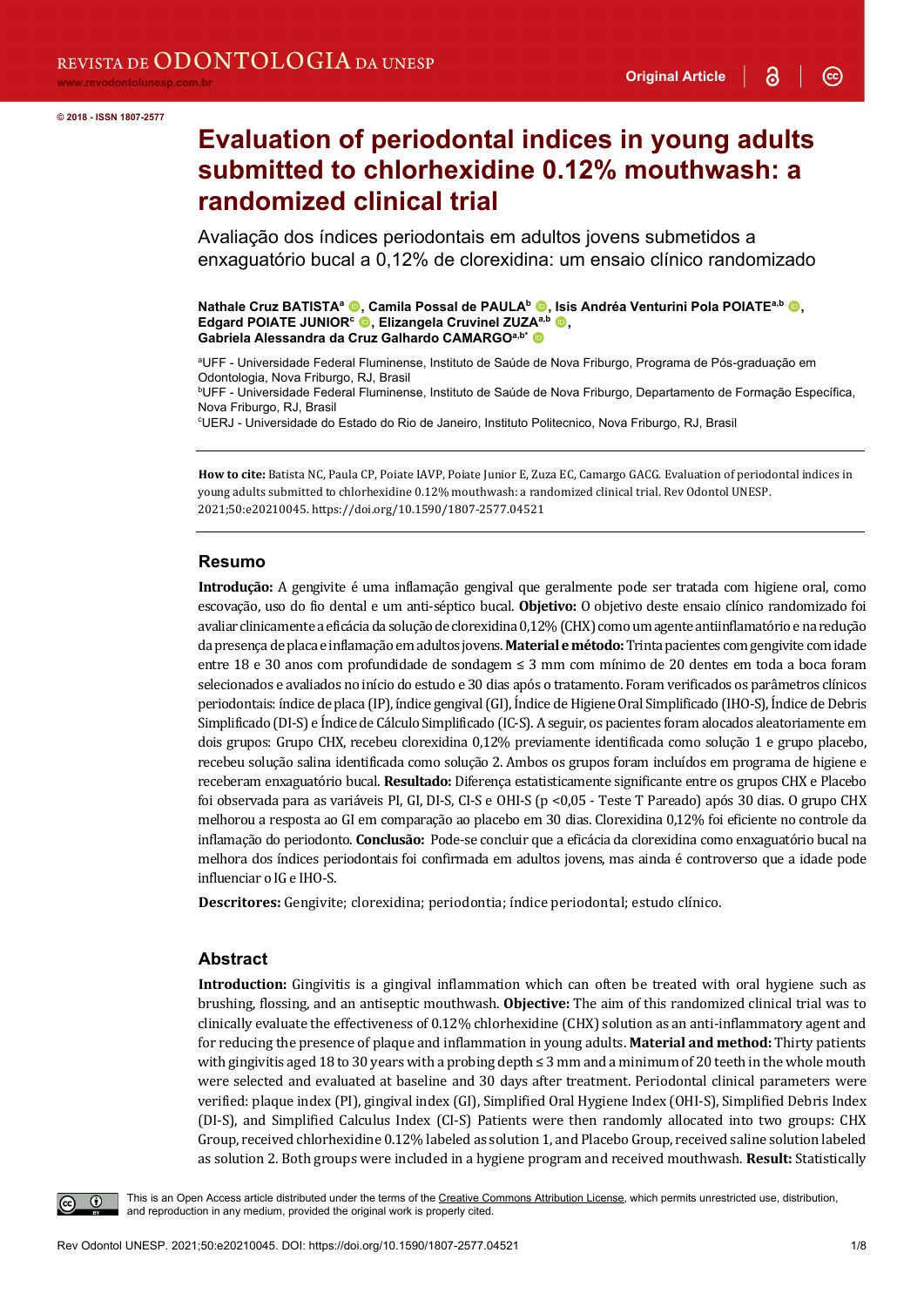significant differences between CHX and Placebo groups were observed for the variables PI, GI, DI-S, CI-S, and OHI-S ( $p \leq 0.05$  - Paired T Test) after 30 days. The CHX group presented improved GI compared to Placebo at 30 days. Chlorhexidine 0.12% was efficient in the control of periodontium inflammation. **Conclusion:** It can be concluded that chlorhexidine as a mouthwash is efficient in improving periodontal indices in young adults, but it is still controversial whether age can influence GI and OHI-S.

**Descriptors:** Gingivitis; chlorhexidine; periodontics; periodontal index; clinical study.

# **INTRODUCTION**

Gingivitis is an inflammation that occurs around the tooth and can lead to swelling, bleeding, and redness1. Gingivitis can often can be treated with oral hygiene such as brushing, flossing, and an antiseptic mouthwash that can reduce gingival inflammation2. Gingivitis is one of the most frequent periodontal diseases, affecting individuals around the world<sup>1,2</sup>. Gingivitis and periodontitis are a continuity of the same inflammatory disease, and the management of gingivitis is a primary prevention strategy for periodontitis and a secondary prevention strategy for recurrent periodontitis3.

The influence of gingival inflammation was observed in 565 Norwegian males, aged between 16 and 34 years, in a 26-year longitudinal study. The results demonstrated that when a tooth was surrounded by healthy or swollen gingiva it had an 8.4 times lower risk of being lost compared to a tooth surrounded by swollen gingiva that occasionally bled on probing, and a 45.8 times lower risk than a tooth that was always surrounded by swollen gingiva that bled on probing. This suggests that clinical health is an indicator of tooth longevity, representing not only the precursor to periodontitis but also an important clinically relevant risk factor for disease progression and tooth loss<sup>4</sup>.

Chlorhexidine (CHX) is considered the gold standard chemical agent by several authors, and has been widely used for the treatment of inflammatory diseases associated with plaque accumulation5. The effectiveness of CHX is related to the presence of a strong affinity for tissue surfaces as well as dental and antibacterial activity against Gram-positive and Gram-negative species, yeast, and viruses. It is considered a safe compound, with minor and transient local and systemic effects6. According to a systematic review, CHX mouthwash demonstrated better control of gingivitis compared to placebo/control mouthwash, with a reduction in plaque of 33% and in gingivitis of 26%7.

Although periodontitis has a low occurrence in the young population, the disease can develop quickly, aggressively, and destructively. Results in the literature regarding age and gingivitis are inconsistent. The development of studies with young individuals who already have all their permanent teeth, are necessary to guide strategies for prevention, to achieve early diagnosis and improve therapeutics<sup>8</sup>. The objective of this clinical trial was to clinically evaluate the effectiveness of 0.12% chlorhexidine solution as an anti-inflammatory agent and for reducing the presence of plaque and inflammation when compared with saline solution in young adults with gingivitis after 30 days of use.

# **MATERIAL AND METHOD**

#### **Study Design and Population**

A randomized double blind (Participant-Care provider-investigators), clinical trial of 30 days duration was conducted among 30 volunteers from the Health Institute of Nova Friburgo, School of Dentistry, Fluminense Federal University, between 2018 and 2019. The duration of 30 days was chosen as this is sufficient time to allow the parameter study on the gingiva and to study the inflammation of the gingiva without causing any irreversible problems.

The study protocol was approved by the Ethical Committee of Nova Friburgo, Fluminense Federal University, registration number CAAE: 69912817.0.0000.5626. Prior to participation, the researcher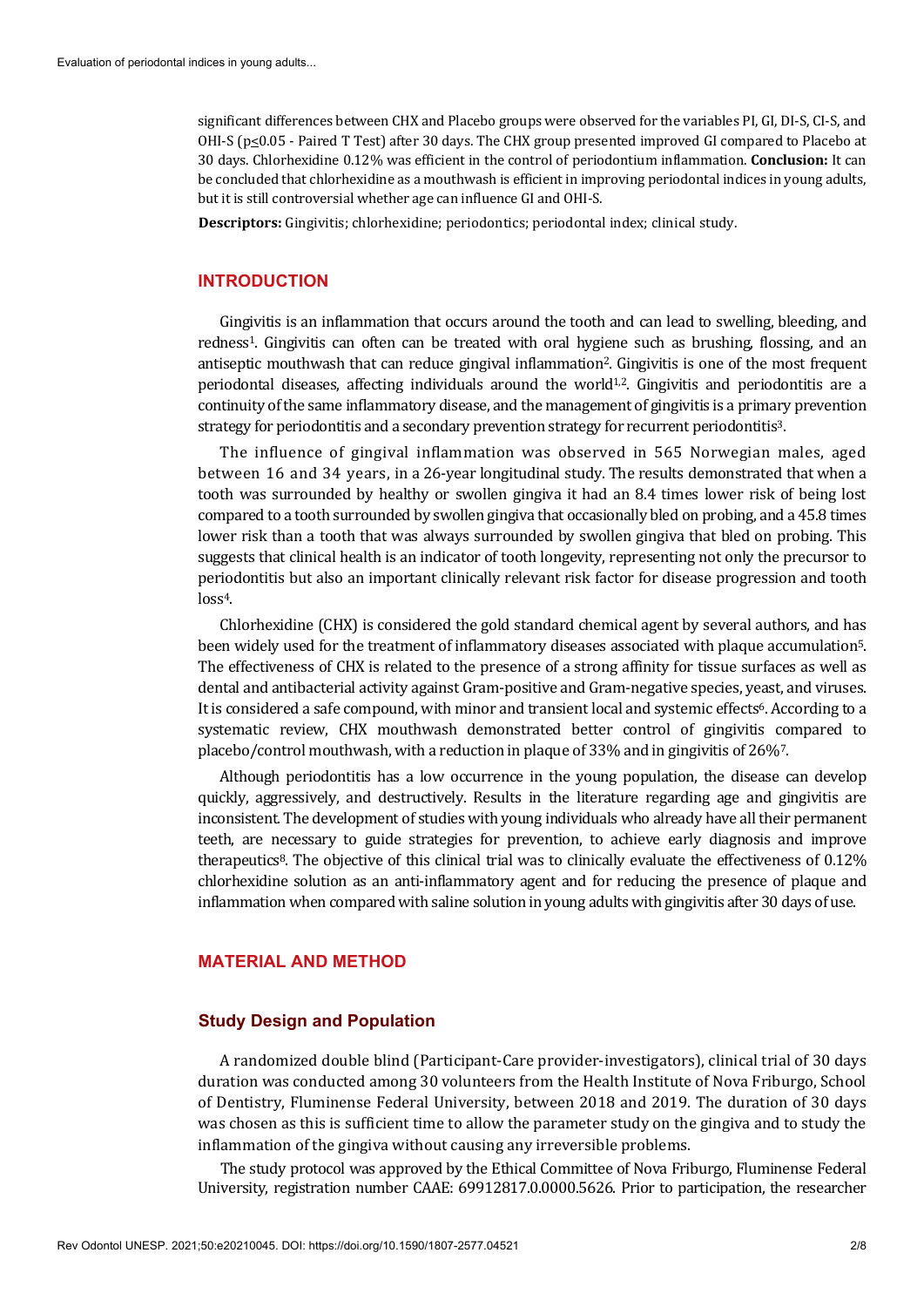explained the procedures to all participants and obtained their written informed consent in accordance with the Helsinki Declaration. The study was approved by the http://ClinicalTrials.gov Protocol Registration and Results System with the number NCT04658225.

The medical and dental histories were carried out at the pre-screening visit. Thirty participants were selected based on the inclusion and exclusion criteria. The following inclusion criteria were observed: presence of gingivitis in higher than 10% of sites, probing depth (PD)  $\leq$  3 mm, minimum of 20 teeth in the whole mouth, and aged between 18 and 30 years. The exclusion criteria were: patients with periodontal disease (PD ≥ 4mm with clinical attachment loss) and systemic diseases, diabetes or osteoporosis, pregnant, lactating females, smokers, and users of immune suppressive medication, phenytoin, cyclosporine, calcium channel blockers, antibiotics, or nonsteroidal anti-inflammatory drugs in the previous 3 months, any medical conditions requiring immunotherapy, or diagnosed with HIV+ or AIDS, which could interfere with the periodontium status.

A single examiner, previously calibrated, determined patient eligibility for the study and enrolment of patients in the trial. The Kappa coefficient was calculated to analyze the reproducibility of intra examiner measurements (K=0.92) for the variable OHI-S. All participants were randomly assigned to different intervention groups: chlorhexidine 0.12% group (CHX) and saline solution group (Placebo) by tossing a coin. The study was double-blind. The examiner and the patient did not know which group the patient was assigned to.

The results were treated by another examiner who knew which patients belonged to the experimental or placebo group. The masking process was established by assigning a number to each patient in the study, and the treatment was the same for both the patient and examiner who did not know which group the patient belonged to.

#### **Clinical Examination and Periodontal Therapy**

The examiner (NCB) determined the clinical parameters including; plaque index (PI), Gingival Index (GI)9, Simplified Debris Index (DI-S) [Table 1], and Simplified Calculus Index (CI-S) [Table 2], and the Simplified Oral Hygiene Index (OHI-S) was obtained by average group or individual calculus  $(CI-S)$  and debris scores  $(DI-S)$ , added together<sup>10</sup>. The PI and GI were determined on Ramfjord teeth (16, 21, 24, 36, 41, and 44)11. Each of the four surfaces of the teeth (buccal, lingual, mesial, and distal) was given a score from 0-3. The scores from the four areas of the tooth were added and divided by four in order to give the mean plaque index for each tooth. The index for the patient was obtained by summing the indices for all six teeth and divided by six.

**Table 1.** Criteria for classifying debris (Löe et al.<sup>9</sup>)

0 No debris or stain present

1 Soft debris covering not more than one third of the tooth surface, or presence of extrinsic stains without other debris regardless of surface area covered

2 Soft debris covering more than one third, but not more than two thirds, of the exposed tooth surface.

3 Soft debris covering more than two thirds of the exposed tooth surface.

**Table 2.** Criteria for classifying calculus (Löe et al.<sup>9</sup>)

0 No calculus present

1 Supragingival calculus covering not more than third of the exposed tooth surface.

2 Supragingival calculus covering more than one third but not more than two thirds of the exposed tooth surface or the presence of individual flecks of subgingival calculus around the cervical portion of the tooth or both.

3 Supragingival calculus covering more than two third of the exposed tooth surface or a continuous heavy band of subgingival calculus around the cervical portion of the tooth or both.

The Simplified Oral Hygiene Index, OHI-S, was determined differently from the original OHI considering the number of surfaces scored, 6 rather than 12, the scores which can be obtained, and the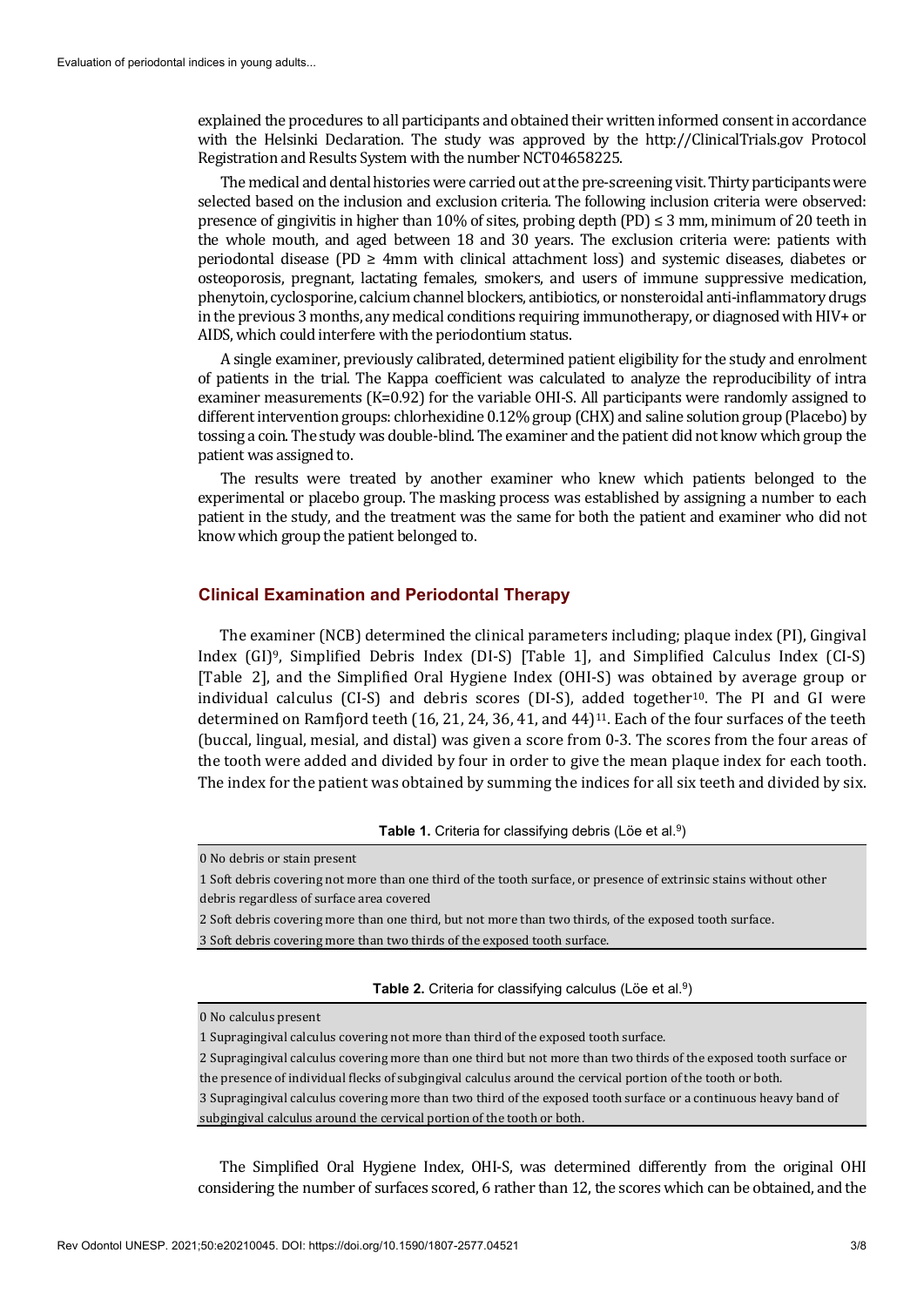method of selecting the surfaces to be scored. The OHI-S is the result of the sum of two components, the Debris Index (DI-S) and the Simplified Calculus Index (CI-S), both of which received a score from 0-3 (Table 1 and Table 2). Once the scores had been recorded, the OHI-S index values were calculated.

After the careful clinical evaluation and recording of indices, the baseline scores of all indices were brought down to near 0 in all the patients of the study through prophylaxis and supragingival scaling with an ultrasonic device by a different researcher, blinded to the clinical exam (CPP). Ultrasonic scalers (Dabi Atlante, Rio de Janeiro, RJ, Brazil) were used to remove all calculus and biofilms in both the CHX and Placebo groups. After plaque removal, the volunteers started using the allocated mouthwash twice a day.

Two types of mouthwash were prepared and labeled in similar bottles as solution 1 (CHXchlorhexidine 0,12% - Periogard, Colgate-Palmolive Industrial Ltda, São Bernardo do Campo, São Paulo, Brazil) and solution 2 (Placebo - saline solution 0.9% - Bifarma, Demac Produtos Farmacêuticos Ltda, São Paulo, Brazil). The labeling was performed by a person outside the study (IAVPP) so that both the patients and the investigator of the program as well as the person responsible for the statistics (EPJ) remained blinded about the labeling. The participants of the study were instructed to use 15 mL of the mouthwash solution twice a day (morning and evening) for 1minute, 30 minutes after tooth brushing, for four weeks consecutively. After the mouthwash the participants were instructed to expectorate the residual mouthwash and then avoid eating and drinking for 30 minutes and not use another mouthwash during the study period. Each bottle contained 1 liter of mouthwash and the solutions were the same color. The protocol for mouthwash use was also provided to patients in written form.

All patients were included in a hygiene program for maintenance of oral health. The hygiene program included instructions for home care procedures. The patients were given guidance on tooth-brushing technique, using the Bass technique, and interdental cleaning with dental floss. Patients were reexamined after 30 days of using mouthwash to re-evaluate the above mentioned indices. The data were recorded to compare the conditions between before (baseline) and after mouthwash use (30 days).

## **Statistical Analysis**

The statistical analysis was performed using Prism for Windows (GraphPad Prism, version 9.0, San Diego, CA, USA). Variables from the clinical analyses were compared between CHX and placebo groups at baseline and 30 days after therapy, using the Paired T Test. Differences were considered significant when  $p \leq 0.05$ .

## **RESULT**

#### **Clinical Results**

The baseline data confirmed the groups were homogeneous at the beginning of the study. There were no statistically significant differences (Paired T Test  $\cdot$  *p* $\leq$ 0.05) between CHX and Placebo for age, sex, ethnicity, PI, GI, DI-S, CI-S, and OHI-S.

After 30 days, there was a statistically significant reduction in PI, GI, DI-S, and CI-S (Paired T Test *- p*<0.05) for both Placebo and CHX groups (Table 3). These results confirm the efficiency of the hygiene program and CHX mouthwash to control gingivitis. Means of GI were higher in the placebo (0.61  $\pm$  0.33) compared to CHX group (0.27  $\pm$  0.21). The CHX group presented an improved response to GI compared to Placebo at 30 days (Table 3). These results confirm the efficiency of CHX in the control of periodontium inflammation. Pearson Correlations between age and GI and PI were statistically significant after 30 days for the Placebo group (GI: p=0.0249 and PI: p=0.0178).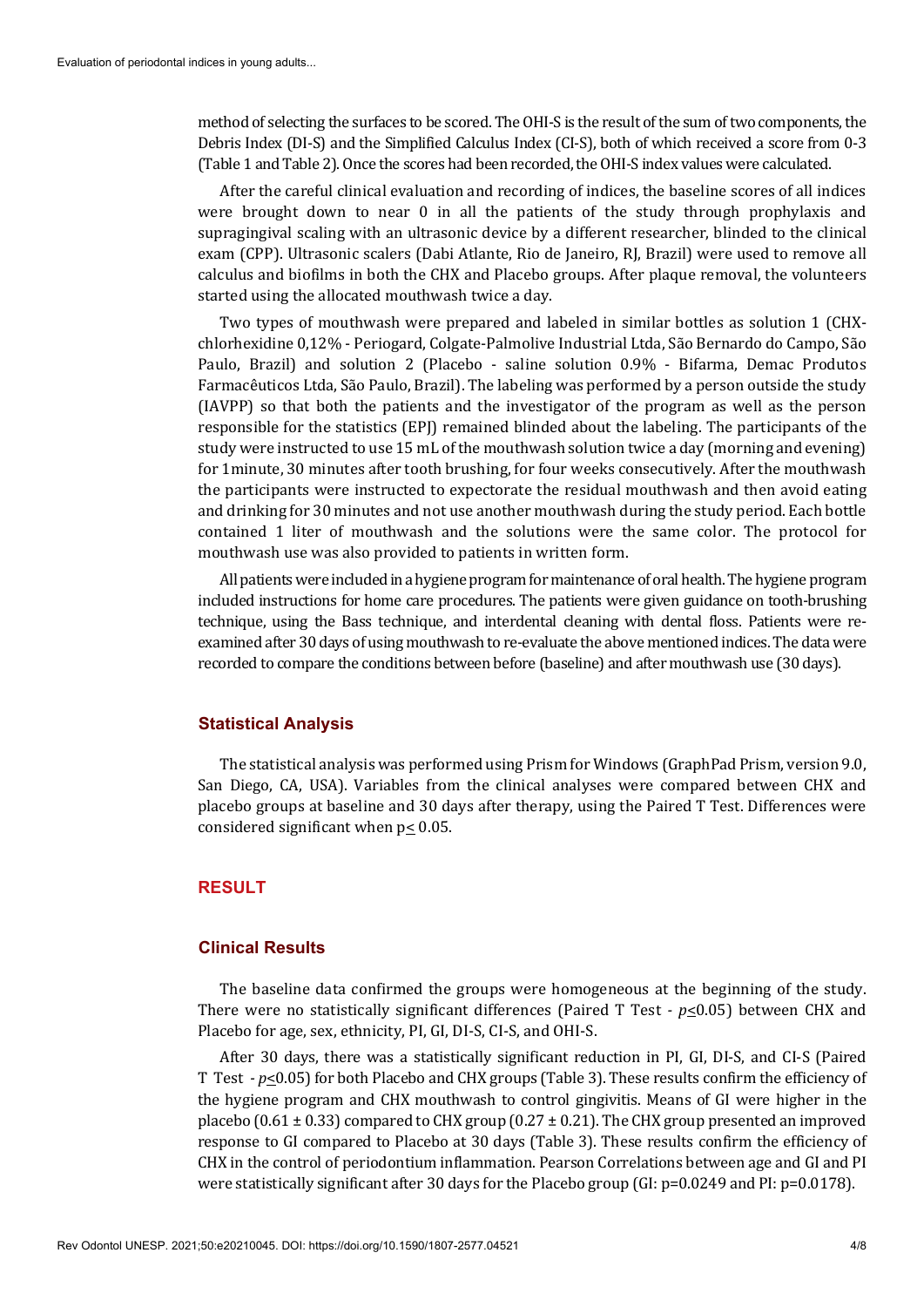The OHI-S presented a statistically significant reduction (Paired T Test *- p*<0.05) for both Placebo and CHX groups after 30 days, which also evidenced the efficiency of the hygiene program and CHX mouthwash (Figure 1). Mean values of OHI-S were statistically significantly higher in the Placebo (0.89  $\pm$  0.29) compared to CHX group (0.49  $\pm$  0.21) at 30 days (Figure 1).

| Parameter     | Placebo<br>$(n=15)$ | <b>CHX</b><br>$(n = 15)$ |
|---------------|---------------------|--------------------------|
|               |                     |                          |
| Age (years)   | $22 \pm 4.08$       | $22.6 \pm 3.64$          |
| Sex (%)       |                     |                          |
| Female        | 40                  | 66.7                     |
| Male          | 60                  | 33.3                     |
| Ethuicity (%) |                     |                          |
| White         | 46.7                | 60                       |
| Black         | 33.3                | 20                       |
| Brown         | 20                  | 20                       |
| PI            |                     |                          |
| Baseline      | $1.78 \pm 0.34$     | $2.12 \pm 0.46$          |
| 30 days       | $0.98 \pm 0.33*$    | $0.47\pm0.27^*$          |
| GI            |                     |                          |
| Baseline      | $1.48 \pm 0.43$     | $1.60 \pm 0.43$          |
| 30 days       | $0.61 \pm 0.33*$    | $0.27 \pm 0.21$ ***      |
| $DI-S$        |                     |                          |
| Baseline      | $1.96 \pm 0.77$     | $2.21 \pm 0.62$          |
| 30 days       | $1.45 \pm 0.53*$    | $0.66 \pm 0.32***$       |
| $CI-S$        |                     |                          |
| Baseline      | $1.16 \pm 0.87$     | $1.29 \pm 0.67$          |
| 30 days       | $0.34 \pm 0.26*$    | $0.33\pm0.15^*$          |

**Table 3.** Means and Standard deviations (SD) of clinical variables distributed between Chlorhexidine (CHX) and Placebo groups at baseline and 30 days after periodontal treatment

Plaque index (PI), Gingival Index (GI), Simplified Debris Index (DI-S), Calculus Index Simplified (CI-S). \*Statistically significant difference between baseline and 30 days (Paired T Test - *p*<0.05). \*\* Statistically significant difference between Placebo and CHX at 30 days (Paired T Test - *p*<0.05).



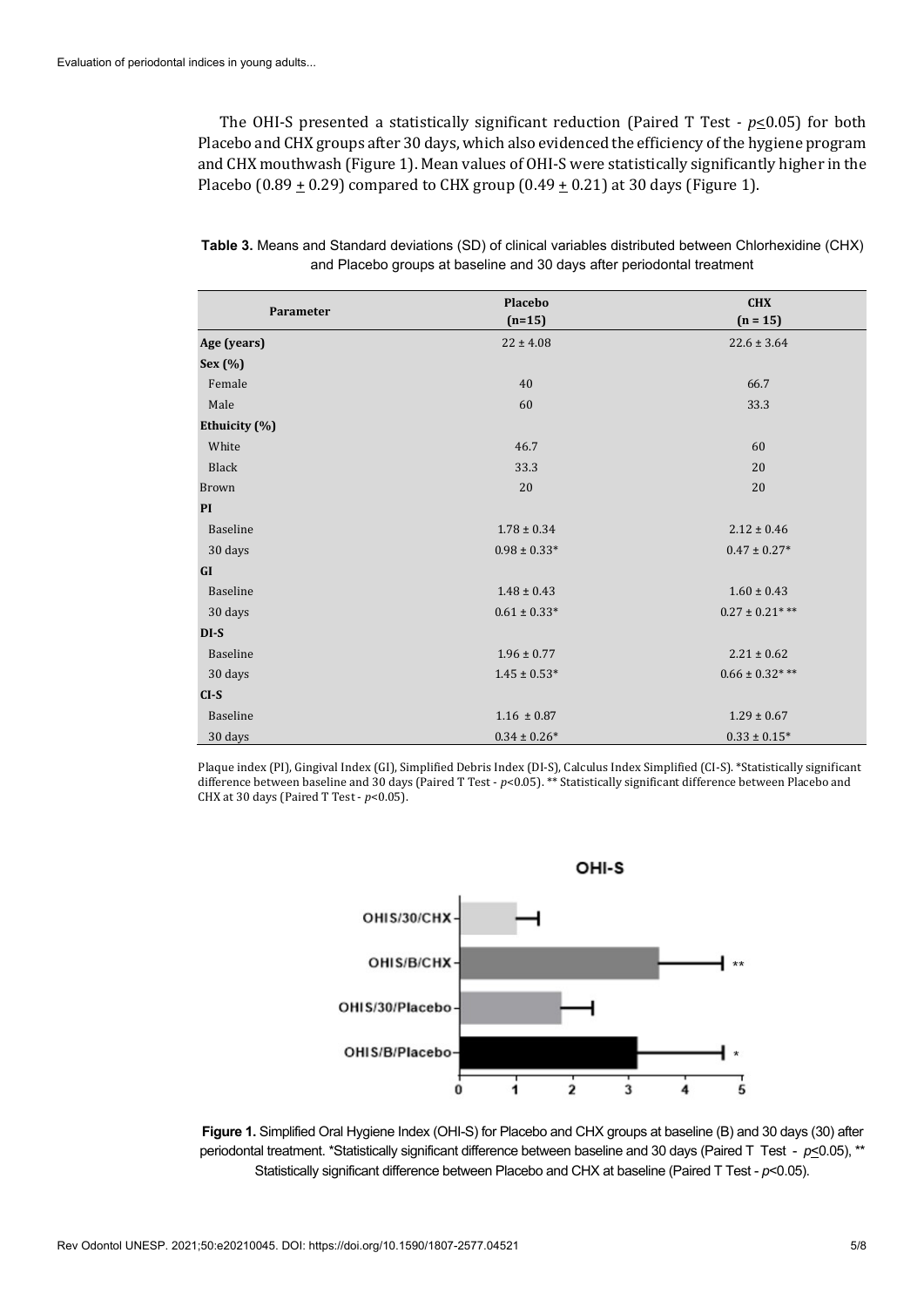#### **DISCUSSION**

The present randomized clinical trial study confirmed the effectiveness of chlorhexidine 0.12% in the control of gingival inflammation in young adults. In addition this study showed that a hygiene program improved maintenance for all participants. With respect to age, the correlations between age and GI, OHI-S, and CI-S are still controversial in young adults.

Due to the complex pathogenesis of periodontal disease, it is critical that early diagnosis and treatment are carried out and that strategies are developed for the prevention of gingivitis in order to avoid periodontal destruction<sup>8</sup>. In the study by Takenaka et al.<sup>12</sup>, the authors noted that gingivitis treatment and control are still very pertinent and current topics, particularly because there is a recurring increase in plaque accumulation and gingival inflammation.

According to da Cunha et al.13 the periodontal conditions of Brazilian adolescents and young adults are precarious and correlated with increasing age. The literature is still inconsistent where gingivitis and age are considered8. Therefore, the present research targeted young adults (18-30 years) with gingivitis to analyze the periodontal conditions of these individuals. Pearson correlations revealed that there were correlations between age and PI and GI only at 30 days in the placebo group. For OHI-S, DI-S, and CI-S, Pearson correlations revealed that there were correlations for the CHX group only at baseline.

Considering the periodontal treatment, ultrasonic prophylaxis has been shown to require less time than manual treatment, scaling and root planing14. The ultrasonic or manual prophylaxis were equally effective for clinical parameters<sup>13</sup>. James et al.<sup>15</sup> reported that one session of ultrasonic prophylaxis associated with oral hygiene instructions can reduce PI and GI 15 and 30 days after the intervention, justifying the improvements found in the saline solution group.

In the current study the periodontal treatment used was ultrasonic, demonstrating its effectiveness in reducing PI, GI, DI-S, CI-S, and OHI-S after 30 days of follow-up. It was observed that the use of CHX mouthwash or saline solution associated with ultrasonic prophylaxis reduced gingival inflammation. James et al.15 evaluated the effects of chlorhexidine mouthwash used as an adjunct to mechanical oral hygiene procedures in children and adults for at least four weeks and reported that there was insufficient evidence to determine the reduction in GI scores from 1.1 to 3 (moderate or severe levels of gum inflammation) associated with CHX mouthwash. The current study found markedly reduced means of GI after 30 days ( $0.27 \pm 0.21$ ) compared to baseline ( $1.60 \pm 0.43$ ), making it possible to conclude that CHX mouthwash reduced gingivitis.

Bhat et al.16 conducted a double-blind study including a total of 72 individuals, aged 18–24 years, comparing three groups: Herbal Mouthwash, chlorhexidine mouthwash, and saline solution. The plaque index scores at baseline were  $(1.22\pm0.25)$  for the CHX group and  $(1.34\pm0.48)$ for the S group. The highest mean plaque index values were found after 30 days in the Placebo group  $(1.46\pm0.19)$ , the lowest means were after 1 month  $(0.68\pm0.14)$  in the CHX group. Although the current study used an equally homogeneous population and similar age to that reported by Bhat et al.16, higher levels of plaque were measured at baseline and different results were found. These differences may be explained by the concentration of chlorhexidine used in the studies, Bhat et al.<sup>16</sup>, used 2% CHX, while the current study used 0.12% CHX. Franco et al.<sup>17</sup> compared 0.12% and 0.2% CHX solution and found no differences in values of bleeding rate. In addition, both concentrations were able to control dental plaque.

Herrera et al.<sup>18</sup> evaluated GI scores, and found differences between the Chlorhexidine group and Placebo group on the 15th day; placebo ( $0.23 \pm 0.2$ ) vs. CHX ( $1.36 \pm 0.57$ ) (p <0.001), respectively. The current study found values of GI in the Placebo ( $0.27 \pm 0.21$ ) vs. CHX vs. ( $0.61 \pm 0.33$ ) after 30 days. This result demonstrates that the evaluation interval and mouthwash can influence GI, after 30 days the CHX presented improved gingival inflammation.

Considering the Simplified Oral Hygiene Index (OHI-S), Debris Index (DI-S), and Simplified Calculus Index (CI-S), Balappanavar et al.19 recorded that the simplified OHI-S scores after use of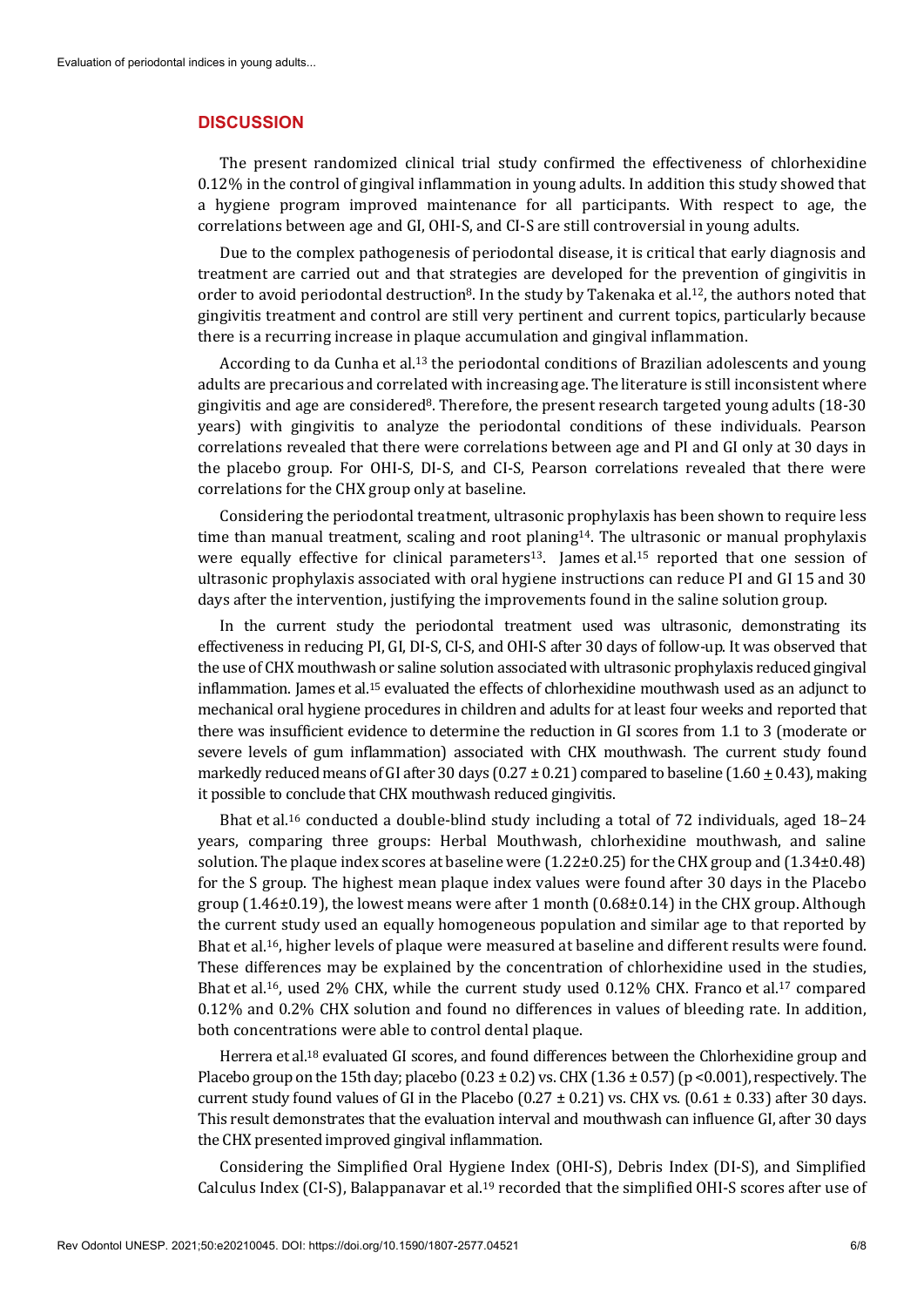2% chlorhexidine gluconate mouthwash presented an immediate reduction after the 1st rinse. Vadhana et al.20 evaluated the effectiveness of sesame oil (SO), ozonated SO (OSO), and chlorhexidine (CHX) mouthwash on the oral health status of adolescents. All the groups showed statistically significant reductions in DI-S, CI-S, OHI-S, PI, and S. mutans count after 15 days. However, there are few studies in the literature that use OHI-S, DI-S, and CI-S to check the efficiency of mouthwashes in young adults. The current study used the OHI-S, DI-S, and CI-S as they are practical indices that can be used with a large number of people and showed that these indices are efficient to monitor periodontal treatment.

The current findings have practical relevance for oral hygiene, including guiding and aiding the development of preventive programs to reduce the incidence of gingivitis targeting in similar populations. In addition, the therapy used may be extrapolated to large populations to assist in the treatment of gingivitis and prevent young adults from developing periodontitis at older ages. As the data on gingivitis and age are still inconsistent, comparisons between the studies must be made with caution due to different protocols and indices applied. It was possible to conclude that the use of 0.12% chlorhexidine mouthwash demonstrated better antiplaque and antiinflammatory activity than placebo in young adults with gingivitis.

## **CONCLUSION**

It can be concluded that chlorhexidine as a mouthwash is efficient to improve periodontal indices in young adults, but it is still controversial whether age can influence GI and OHI-S.

## **REFERENCES**

- 1. Idrees MM, Azzeghaiby SN, Hammad MM, Kujan OB. Prevalence and severity of plaque-induced gingivitis in a Saudi adult population. Saudi Med J. 2014 Nov;35(11):1373-7. [PMid:25399215.](https://www.ncbi.nlm.nih.gov/entrez/query.fcgi?cmd=Retrieve&db=PubMed&list_uids=25399215&dopt=Abstract)
- 2. Crocombe LA, Brennan DS, Slade GD, Loc DO. Is self interdental cleaning associated with dental plaque levels, dental calculus, gingivitis and periodontal disease? J Periodontal Res. 2012 Apr;47(2):188-97. [http://dx.doi.org/10.1111/j.1600-0765.2011.01420.x.](https://doi.org/10.1111/j.1600-0765.2011.01420.x) [PMid:21954940.](https://www.ncbi.nlm.nih.gov/entrez/query.fcgi?cmd=Retrieve&db=PubMed&list_uids=21954940&dopt=Abstract)
- 3. Chapple ILC, Mealey BL, Van Dyke TE, Bartold PM, Dommisch H, Eickholz P, et al. Periodontal health and gingival diseases and conditions on an intact and a reduced periodontium: Consensus Report of Workgroup 1 of the 2017 World Workshop on the Classification of Periodontal and Peri-Implant Diseases and Conditions. J Periodontol. 2018 Jun;89(Suppl 1):S74-84. [http://dx.doi.org/10.1002/JPER.17-0719.](https://doi.org/10.1002/JPER.17-0719) [PMid:29926944.](https://www.ncbi.nlm.nih.gov/entrez/query.fcgi?cmd=Retrieve&db=PubMed&list_uids=29926944&dopt=Abstract)
- 4. Lang NP, Schätzle MA, Löe H. Gingivitis as a risk factor in periodontal disease. J Clin Periodontol. 2009 Jul;36(Suppl 10):3-8. [http://dx.doi.org/10.1111/j.1600-051X.2009.01415.x.](https://doi.org/10.1111/j.1600-051X.2009.01415.x) [PMid:19432625.](https://www.ncbi.nlm.nih.gov/entrez/query.fcgi?cmd=Retrieve&db=PubMed&list_uids=19432625&dopt=Abstract)
- 5. van der Weijden F, Slot DE. Oral hygiene in the prevention of periodontal diseases: the evidence. Periodontol 2000. 2011 Feb;55(1):104-23[. http://dx.doi.org/10.1111/j.1600-0757.2009.00337.x](https://doi.org/10.1111/j.1600-0757.2009.00337.x)[.](https://www.ncbi.nlm.nih.gov/entrez/query.fcgi?cmd=Retrieve&db=PubMed&list_uids=21134231&dopt=Abstract) [PMid:21134231.](https://www.ncbi.nlm.nih.gov/entrez/query.fcgi?cmd=Retrieve&db=PubMed&list_uids=21134231&dopt=Abstract)
- 6. Baehni PC, Takeuchi Y. Anti-plaque agents in the prevention of biofilm-associated oral diseases. Oral Dis. 2003;9(Suppl 1):23-9[. http://dx.doi.org/10.1034/j.1601-0825.9.s1.5.x.](https://doi.org/10.1034/j.1601-0825.9.s1.5.x) [PMid:12974527.](https://www.ncbi.nlm.nih.gov/entrez/query.fcgi?cmd=Retrieve&db=PubMed&list_uids=12974527&dopt=Abstract)
- 7. Emilson CG. Susceptibility of various microorganisms to chlorhexidine. Scand J Dent Res. 1977 May;85(4):255-65. http://dx.doi.org/10.1111/j.1600-0722.1977.tb00561.x. [PMid:266752.](https://www.ncbi.nlm.nih.gov/entrez/query.fcgi?cmd=Retrieve&db=PubMed&list_uids=266752&dopt=Abstract)
- 8. Van Strydonck DAC, Slot DE, Van der Velden U, Van der Weijden F. Effect of a chlorhexidine mouthrinse on plaque, gingival inflammation and staining in gingivitis patients: a systematic review. J Clin Periodontol. 2012 Nov;39(11):1042-55[. http://dx.doi.org/10.1111/j.1600-051X.2012.01883.x.](https://doi.org/10.1111/j.1600-051X.2012.01883.x) [PMid:22957711.](https://www.ncbi.nlm.nih.gov/entrez/query.fcgi?cmd=Retrieve&db=PubMed&list_uids=22957711&dopt=Abstract)
- 9. Löe H, Theilade E, Jensen SB. Experimental gingivitis in man. J Periodontol. 1965 May-Jun;36(3):177- 87[. http://dx.doi.org/10.1902/jop.1965.36.3.177.](https://doi.org/10.1902/jop.1965.36.3.177) [PMid:14296927.](https://www.ncbi.nlm.nih.gov/entrez/query.fcgi?cmd=Retrieve&db=PubMed&list_uids=14296927&dopt=Abstract)